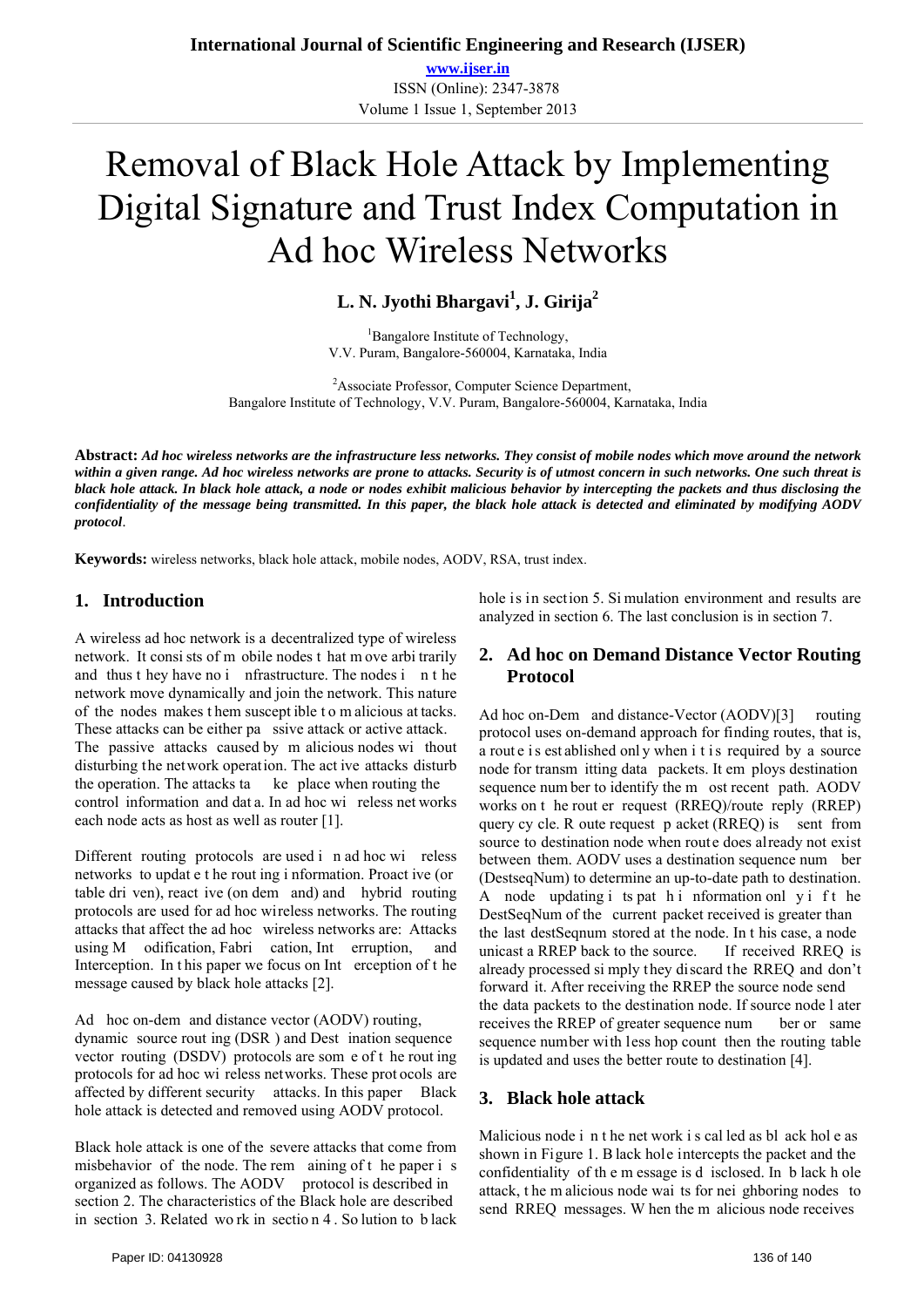**www.ijser.in** ISSN (Online): 2347-3878 Volume 1 Issue 1, September 2013

RREQ, it immediately sends R REP wi th hi ghest sequence number to the source before any ot her node sends R REP. Source node on receiving RREP with high sequence number, establishes route to black hole node and start transmitting packets assuming that the node knows t he route to the sink node. Malicious node at tack al l R REQ m essages t his way and takes over al l routes. In such attacks, all packets in the network are bei ng sent to a poi nt from where they are not forwarding to anywhere. This is called black hole, meaning which swallows all objects and matter.



**Figure 1:** Example of black hole attack.

#### **4. Related work**

The authors in [4] have di scussed a solution to black hole attack by m odifying the AODV protocol. Here the RREP received at the source node is compared with the threshold value. If the sequence num ber is within the threshold value then the RREP is coming from valid node. If the sequence number in R REP is great er than threshold value then such node will be detected as m alicious. This solution has increased delay. The authors in [1] di scuss an approach i n which the requesting node waits for the responses including the next hop det ails, from ot her neighboring nodes for a predetermined time value. After th e tim eout v alue, it first checks in th e CRRT (Co llect Ro ute Rep ly Tab le) table, whether there is any repeated *next-hop-node* or not . If any repeated *next-hop-node* is present in th e rep ly p aths, it assumes the paths are correct or the chance of malicious paths is limited in. The solution adds a delay and the process of finding repeated next hop is an additional overhead. In [5] authors propose a protocol that modifies the behavior of the original AODV by i ntroducing a dat a st ructure referred as trust table at every node. This table is responsible for holding the addresses of the reliable nodes. The R REP is extended with an extra field called trust field. In order for a node to be added to the trust table of anot her node, i t needs fi rstly to pass the behavioral analysis filter. On ce the behavior of the broadcasting node is normal, it is added t o the trust table of the receiving node. RREP is overl oaded with an extra field to indicate the reliability of the replying node. The value of the trust field is initialized to zero by the replying node and might be modified by its previous hop during the trip of the RREP. The value of the trust field could be m odified either to 2 if the replying node is the destination itself or to 1 if the replying node is not the destination but still exist in the trust table. Upon the RREP is received by the source node, it decides whether to send the data or to wait for further route. In case the trust field value equals to 1 or 2, the source node sends, otherwise the source node wai ts for furt her rout e. Although t he proposed m ethod gi ves rel iable rout es but it consumes high network del ay. Aut hors i n [6] suggest a solution to detect the black hole attack. This process does not change the norm al working of the AODV. Here the process continues to accept RREP packets and calls a process called Compare Pkts which com pares t he dest ination sequence number of the two packets. If the difference in the sequence numbers i s si gnificantly hi gh, t hen an al ert message containing node identification is generated and broadcast ed to the nei ghboring nodes. Thus t he m alicious nodes are identified and excl uded from t he com munication pat h. But this sol ution i ncreases t he net work del ay and cannot detect co-operative black hole nodes.

All sol utions di scussed above i ncrease t he delay considerably. They also invol ve additional overhead either on t he i ntermediate nodes or dest ination node or both. Mobile nodes i n MANETS suffer from limited battery life, processing power and st orage. Therefore it is necessary to design a prot ocol such t hat i t successful ly det ects and eliminates black hole attack wi th reduced overhead and delay.

#### **5. Proposed solution to black-hole attack**

In t he proposed sol ution di gital signature concept is implemented and t rust i ndex for t he l inks is calculated by modifying the AODV protocol to detect black hole attack. RSA algorithm [7] is used to implement the digital signature concept. At source the RREQ is encrypted and forwarded to neighboring nodes. Onl y t he node whi ch knows t he key to decrypt will decrypt correctly and generates RREP and sends it to source based on decrypted RREQ. Source checks i f the RREP has com e from val id node and com putes t he trust index of the link from which RREP has come from. Link to valid node get s high trust index where as t he link to black hole gets low trust index. Based on the computed trust index, source node establishes route to the sink. If it has come from a val id node, t hen i t est ablishes rout e t o t he si nk. Duri ng packet transmissions when a node in the communication path becomes black hole, then the source determ ines an alternative path to the sink based on trust index of the links calculated. Black holes are excluded from t he pat h. Li nks with low trust index are avoided in the path for transmission. Trust index of the link is calculated based on the number of correct t ransmissions am ong t otal number of transmissions through t he l ink. The proposed sol ution i s i mplemented as follows: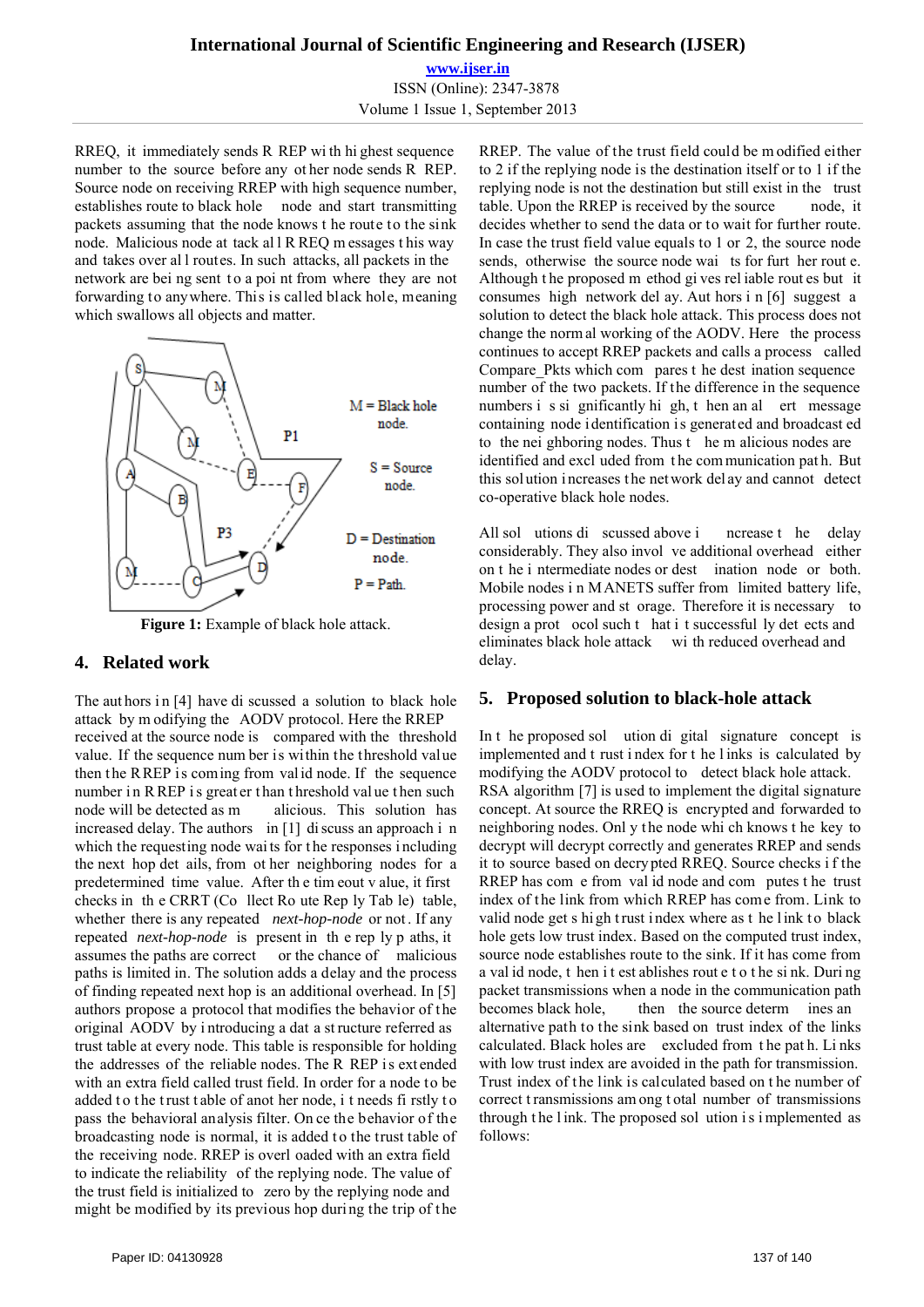**www.ijser.in** ISSN (Online): 2347-3878 Volume 1 Issue 1, September 2013

Step 1: Select two large prime numbers p and q such t hat p!  $=q$ .

Determine  $n = p^*q$ Determine  $\Phi(n) = (p-1)^*(q-1)$ Determine e such that gcd  $(e, n)=1$ Determine d.

Step 2: Construct RREQ.

Step 3: Encrypt RREQ. To encrypt using following For  $i = 0$  till  $i \leq e$ C=C\*M mod n Where C=1 (set initially) cipher text M=RREQ constructed.

Step 4: Forward RREQ to the neighboring nodes.

Step 5: On receiving RREQ, if it is a valid node,

 (i). Decrypt RREQ using the following For  $i = 0$  till  $i < d$  $M = M*C \mod n$  (ii). Construct RREP based on RREQ (iii). Encrypt RREQ as in Step 3 (iv). Forward RREP to source

Step 6: If RREO is received by a black hole then black hole node,

- (i). Generate RREP
- (ii). Forward to source

Step 7: Check RREP at source on receiving RREP. This is done as follows:

(i). Decrypt the received RREP as in step 5.

 (ii). If the RREP had come from a val id node, t hen RREP will b e d ecrypted co rrectly. Set flag as 0 to indicate that RREP has come from a valid node.

 (iii). Else, this means RREP has come a black hole. Set flag as 1 to indicate that RREP has come from a black hole.

Step 8: C ompute t he t rust i ndex of the link from which RREP has come from using the following formula:

Trust index = correct transmissions/total transmissions

Step 9: Establish connection from source to sink.

(i). Sel ect t he pat h based on t he t rust i ndex of t he l inks computed.

(ii). Exclude the black hole from the communication path. (iii). Avoid links with the low trust index.

Step 10: if a node becom es black hole during transmission,

repeat steps from 6 to 9.

## **6. Simulation of Black Hole Attack**

We have done the simulation in NS2 [8]. We have m ade 5 nodes as black hole wi th a t errain area of 800 X 800. The simulation was carri ed wi th 10 nodes t o 50 nodes wi th 5 nodes i ncrementing. The fol lowing parameters were considered for simulation.

| <b>Table 1:</b> Simulation parameters |                     |  |
|---------------------------------------|---------------------|--|
| Parameters used                       | Values              |  |
| Simulator $NS2(2.35)$                 |                     |  |
| Simulation time                       | 1 ms                |  |
| Number of nodes                       | $10 \text{ to } 50$ |  |
| Routing protocol                      | <b>AODV</b>         |  |
| Traffic model                         | CBR                 |  |
| Terrain area                          | 800 X 800           |  |
| Black hole nodes                      | 5                   |  |

The simulation was done t o analyze the performance of t he networks for various parameters. Different metrics are used to evaluate the performance of the network under black hole attack. We have considered th e following metrics to analyze the performance of our solution.

- **Delay:** It is the time taken for the packets to transmit from source to destination.
- Overhead: This g ives the ratio of routing related transmissions (RREQ, RREP, an d RERR) to d ata transmission in a simulation.
- **Throughput:** It is the average rate of successful message delivery over a communication path.

We have got the following results after simulation.

| <b>Table 2:</b> Delay under attack and after elimination of attack. |  |
|---------------------------------------------------------------------|--|
|---------------------------------------------------------------------|--|

|    |       | Nodes Under attack After elimination of attack |
|----|-------|------------------------------------------------|
| 10 | 0.89  | 0.798                                          |
| 15 | 0.88  | 0.803                                          |
| 20 | 0.833 | 0.77                                           |
| 25 | 0.833 | 0.745                                          |
| 30 | 0.798 | 0.703                                          |
| 35 | 0.765 | 0.691                                          |
| 40 | 0.722 | 0.655                                          |
| 45 | 0.707 | 0.632                                          |
| 50 | 0.691 | 0.619                                          |

**Table 3:** Overhead under attack and after elimination of  $atto$ 

| acacin |         |                                                |
|--------|---------|------------------------------------------------|
|        |         | Nodes Under attack After elimination of attack |
| 10     | 5.92797 | 6.27744                                        |
| 15     | 5.82907 | 5.96962                                        |
| 20     | 5.92684 | 5.97883                                        |
| 25     | 5.92615 | 5.95469                                        |
| 30     | 5.93036 | 5.96976                                        |
| 35     | 5.92624 | 5.91307                                        |
| 40     | 5.92684 | 5.91341                                        |
| 45     | 5.92684 | 5.91345                                        |
| 50     | 5.92684 | 5.92187                                        |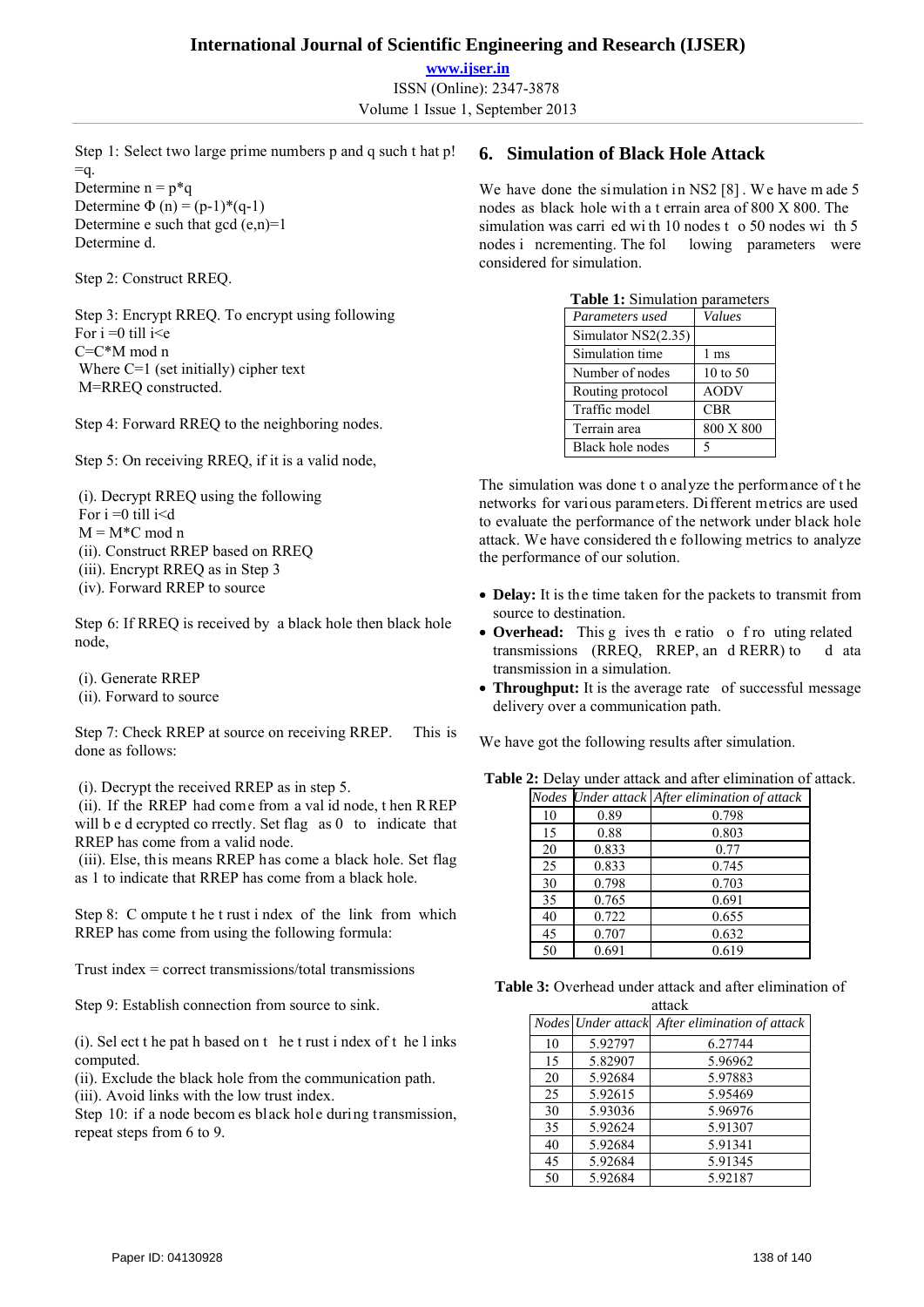| attack   |     |                                                |
|----------|-----|------------------------------------------------|
|          |     | Nodes Under attack After elimination of attack |
| 104      | -14 | 126.47                                         |
| 15 39.75 |     | 193.22                                         |
| 204      | .14 | 216.08                                         |
| 25 41.14 |     | 225.79                                         |
| 30 74.76 |     | 193.22                                         |
| 3541     | .14 | 216.08                                         |
| 404      | 14  | 225.76                                         |
| 454      | 14  | 225.76                                         |
|          |     | 256.49                                         |

**Table 4:** Throughput under attack and after elimination of

We have used Xgraph to analyze the result obtained. We can see in Fig ure 2 th e d elay b eing in creased slig htly fo r th e solution. There i s si gnificant reduct ion in the overhead for the solution i n Fi gure 3. Throughput has been i ncreased significantly for the solution in Figure 4.







**Figure 4:** Throughput v/s number of nodes

## **7. Conclusion**

In this study we analyze the effects of bl ackhole in ad hoc wireless networks. We have implemented a modified AODV protocol that simulates the behaviour of a blackhole in NS-2. In this method we have used digital signature and trust index computation to provide security in AODV against blackhole attack that causes the interception and confidentiality of the ad hoc wireless networks. The solution detects the blackhole nodes and excl udes t hem from t he com munication pat h. From the graphs illustrated in results we can see that the performance of the solution. Our sol ution det ects and eliminates th e b lack h ole attack with v ery little in crease in delay and si gnificant reduction in overhead and increase in throughput. Though the solution increases the delay, but this increase is negligible. Though t he algorithm is implemented and simulated with AODV rou ting algorithm , we believe that the solution can also be used by other routing algorithm as well.

#### **References**

- [1] Latha Tam ilselvan, Dr. V. Sankarayanan, "Prevention of B lack hol e At tack i n M ANET". The 2nd International C onference on W ireless Broadband and Ultra W ideband C ommunications (AusWireless2007) India, 2007 IEEE.
- [2] Mohammad O. Pervaiz, Mihaela Cardien Jie wu "Routing Secu rity in Ad Hoc wireless Networks", Network Security, 2005 Springer.
- [3] Elizabeth M. Royer, and Chai-Keong Toh, "A R eview of Current R outing Prot ocols for Ad Hoc M obile Wireless Networks," IEEE Personal Communications, pp. 46-55, April 1999.
- [4] A. Vani, and D. Sreenivasa R ao, " R emoval of bl ack hole attack i n ad hoc wi reless net works t o provi de confidentiality Security serv ice", International Journal of Engi neering Sci ence and Technol ogy (IJEST) Vol. 3, No. 3, March 2011
- [5] Songbai Lu; Longxuan Li ; Kwok-Yan Lam ; Li ngyan Jia, "SAODV: A MANET Routing Protocol that can Withstand Black Ho le Attack ," Co mputational Intelligence and Security, 2009. CIS ' 09. International Conference on, vol .2, no., pp.421-425, 11-14 Dec. 2009.
- [6] Subash Chandra Mandhata, Dr.Sury a Naray an Pat ro, "A count er m easure t o Bl ack hol e at tack on AODVbased Mobile Ad-Hoc Net works" International Journal of C omputer & C ommunication Technol ogy (IJC CT), Volume-2, Issue-VI, 2011.
- [7] Introduction to algorithms, Thomas H. Cormen, Charles E. Leiserson, Ronald L. R ivest, Clifford Stein, Eastern Economy Edition, 3rd edition.
- [8] ns-2:http://www.isi.edu/nsnam/ns/

#### **Author Profile**

**L. N. Jyothi Bhargavi** is a student of M.Tech (Computer Science and Engineering) in Bangalore Institute of Technology . Currently